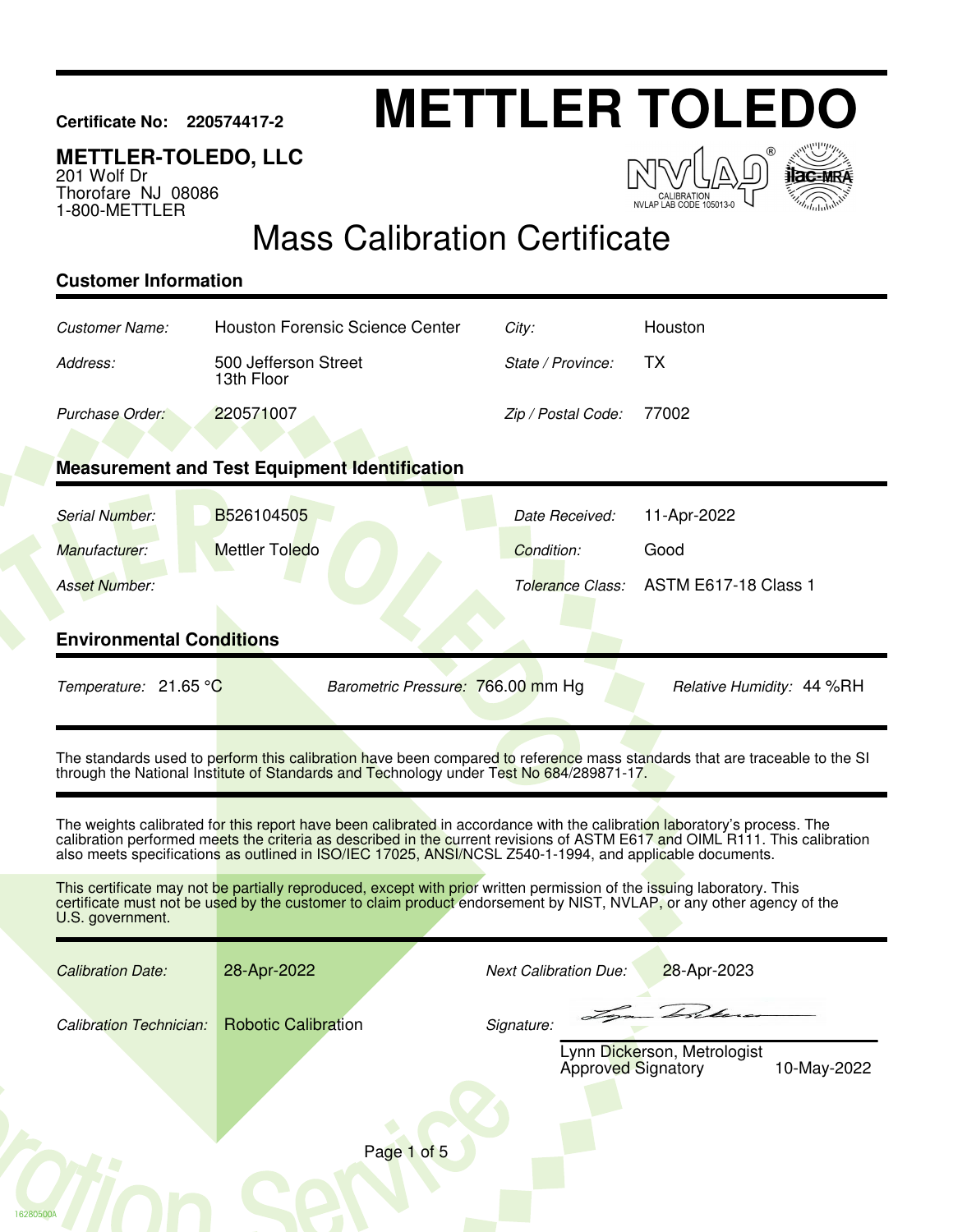#### **As Found Data**

| Nominal<br>Value&Suffix                                    | Serial<br>Number | True<br>Mass                | Conventional<br>Mass        | Uncertainty<br>(mg, $k = 2$ ) | Tolerance                                 | Density<br>(g/cm <sup>3</sup> ) |
|------------------------------------------------------------|------------------|-----------------------------|-----------------------------|-------------------------------|-------------------------------------------|---------------------------------|
| $\begin{array}{c} 100 \text{ g}\\ 5 \text{ g} \end{array}$ |                  | 100.000188 g<br>5.0000255 g | 100.000094 g<br>5.0000208 g | $0.050 \\ 0.0070$             | $0.250 \text{ mg}$<br>$0.0340 \text{ mg}$ | 7.95<br>7.95                    |
|                                                            |                  |                             |                             |                               |                                           |                                 |
|                                                            |                  | Page 2 of 5                 |                             |                               |                                           | 2 As Found / 2 Total            |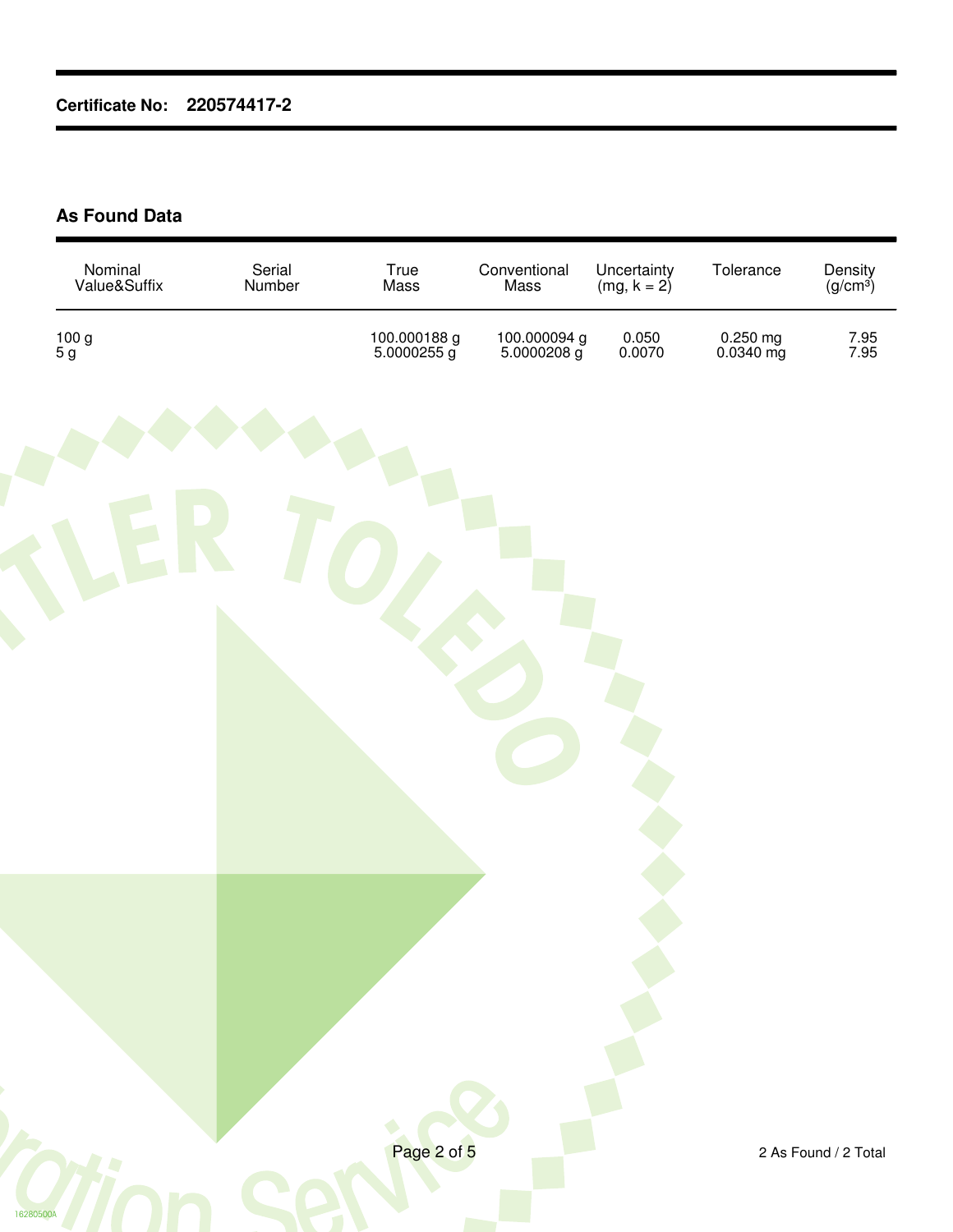**As Left Data**

| Nominal<br>Value&Suffix                                    | Serial<br>Number | True<br>Mass                | Conventional<br>Mass        | Uncertainty<br>(mg, $k = 2$ ) | Tolerance                                 | Density<br>(g/cm <sup>3</sup> ) |
|------------------------------------------------------------|------------------|-----------------------------|-----------------------------|-------------------------------|-------------------------------------------|---------------------------------|
| $\begin{array}{c} 100 \text{ g}\\ 5 \text{ g} \end{array}$ |                  | 100.000188 g<br>5.0000255 g | 100.000094 g<br>5.0000208 g | $0.050 \\ 0.0070$             | $0.250 \text{ mg}$<br>$0.0340 \text{ mg}$ | 7.95<br>7.95                    |
|                                                            |                  |                             |                             |                               |                                           |                                 |
| 16280500A                                                  |                  | Page 3 of 5                 |                             |                               |                                           | 2 As Found / 2 Total            |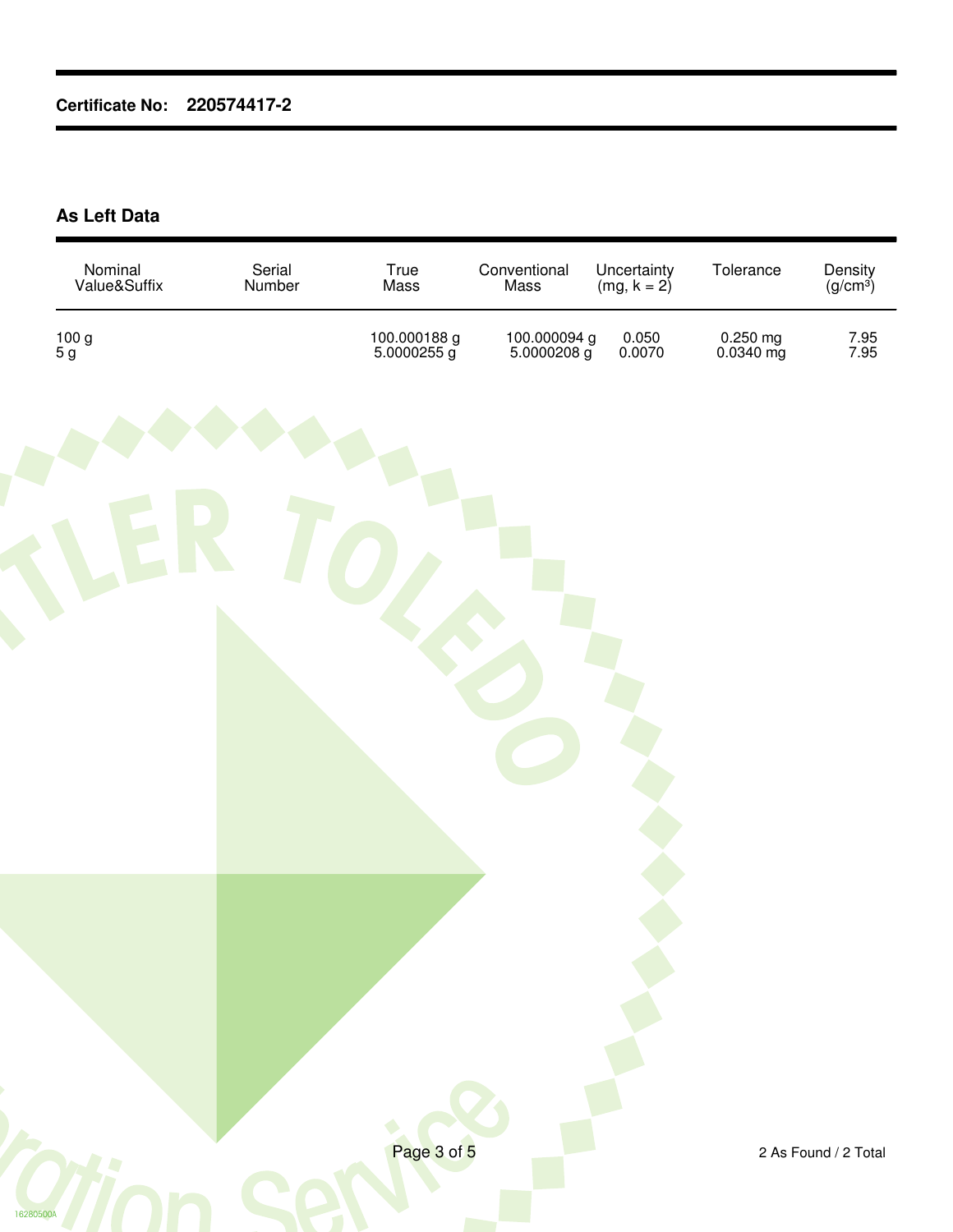#### **Standards and Comparators Used**

| Nominal      | Serial Number | Standard      | Cal                  | Comparator              | Cal                        | Procedure              |
|--------------|---------------|---------------|----------------------|-------------------------|----------------------------|------------------------|
| Value&Suffix |               | Set No.       | Due                  | Used                    | Due                        | Used                   |
| 100 g<br>5 g |               | C006<br>S120A | 01-Sep-2022 A5XL-134 | 01-Sep-2022 A200XXL-133 | 01-Jan-2023<br>01-Jan-2023 | Multi A-B<br>Multi A-B |

#### **Comments**

16280500

Supplementary to certificate # 220574417-1 Serial Number amended